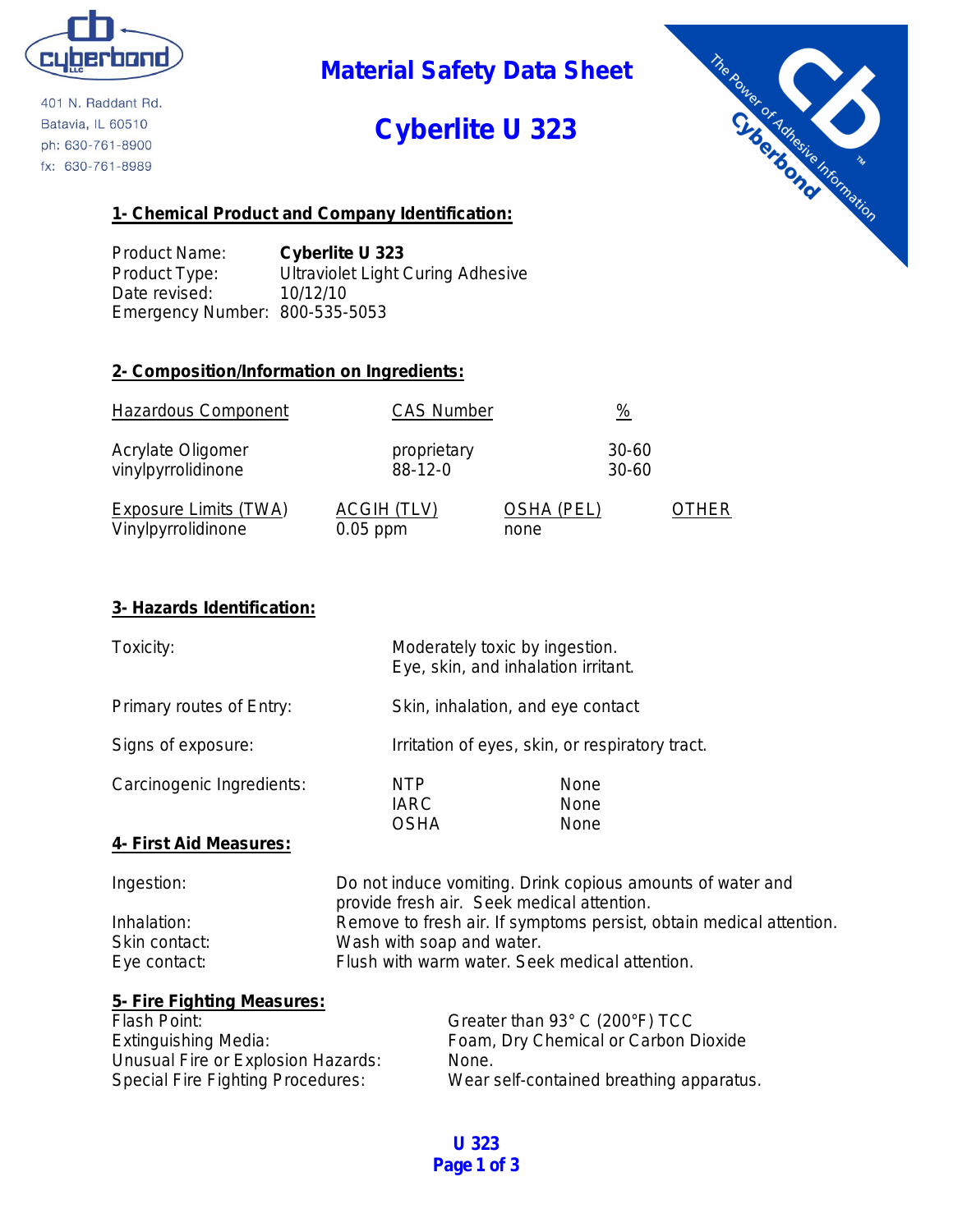## **Material Safety Data Sheet**

# **Cyberlite U 323**

#### **6-Accidental Release Measures**

Steps to be taken in case of spill or leak: Inform authorities in case of seepage into water system. Maintain adequate ventilation. Soak up with inert absorbent. Store in a closed container until disposal.

#### **7- Handling and Storage:**

| Safe storage: | Store away from heat and direct sunlight to maximize shelf life. |
|---------------|------------------------------------------------------------------|
|               | Store inside in a dry location between 50°Fand 90°F.             |
| Handling:     | Keep container tightly closed. Avoid contact with skin. Avoid    |
|               | breathing vapors.                                                |

#### **8- Protective Equipment:**

| Ventilation:            | Local exhaust ventilation recommended for maintaining vapor |
|-------------------------|-------------------------------------------------------------|
|                         | level below TLV.                                            |
| Respiratory protection: | Not applicable with good local exhaust.                     |
| Skin:                   | Neoprene or non-reactive gloves. Do not use cotton or wool. |
| Eye protection:         | Safety glasses or goggles with side shields.                |

#### **9- Physical and Chemical Properties:**

| Appearance:           | Yellowish clear liquid           |
|-----------------------|----------------------------------|
| Odor:                 | Sharp                            |
| <b>Boiling Point:</b> | $212^\circ$ F                    |
| Vapor Pressure:       | Less than 5 mmHg $@24^{\circ}$ C |
| Vapor Density:        | Not available                    |
| Evaporation rate:     | Not applicable                   |
| Specific Gravity:     | 1.02                             |
| Solubility in water:  | Negligible.                      |
| Auto Igniting         | Product is not self-igniting     |
|                       |                                  |

#### **10- Stability and Reactivity**

| Stability:                | Stable                          |
|---------------------------|---------------------------------|
| Hazardous Polymerization: | Will not occur                  |
| Incompatibility:          | Photoreactive. Strong oxidizers |

#### **11- Toxicological Information**

| <b>Acute Toxicity:</b>   | <b>None</b>                                  |
|--------------------------|----------------------------------------------|
| Primary Irritant affect: | Irritant to skin, eye, and mucous membranes. |
| Sensitization:           | No sensitizing effects known.                |

#### **12-Ecological Information**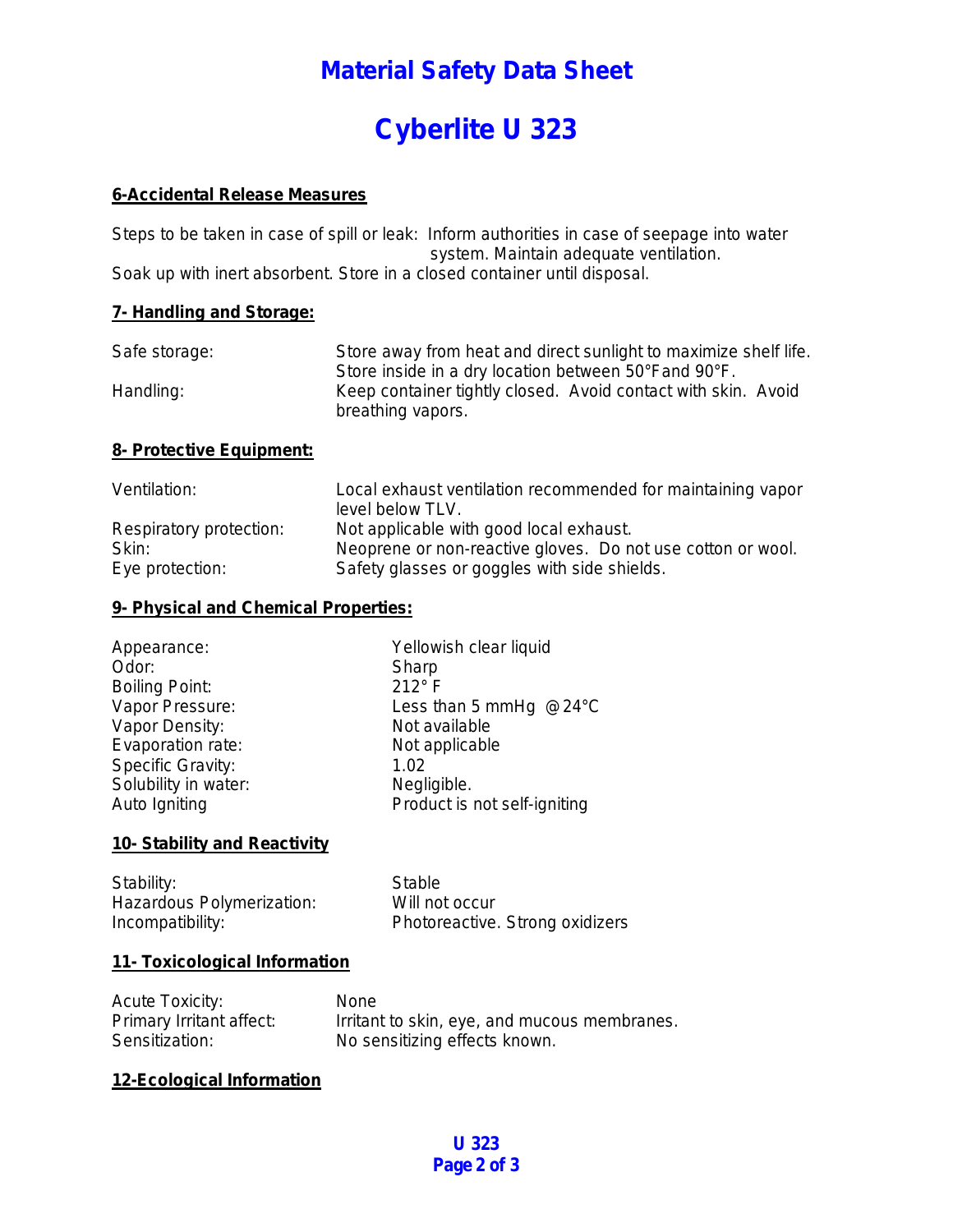### **Material Safety Data Sheet**

# **Cyberlite U 323**<br>Not available

General Notes: **13- Disposal Considerations:** 

Spill or accidental release: Soak up with an inert absorbent.<br>Disposal procedures: Dispose of according to State, Fe Dispose of according to State, Federal and EPA regulations. Not a RCRA hazardous waste.

# **14- Transportation Information:**

| Domestic Ground Transport: |              |
|----------------------------|--------------|
| Proper shipping name:      | Unrestricted |
| Hazard class or division:  | None         |
| Identification number:     | None         |
| Marine pollutant:          | N٥           |

#### International Air Transportation (ICAO/IATA):

| Proper shipping name:     | Unrestricted |
|---------------------------|--------------|
| Hazard class or division: | None         |
| Identification number:    | None         |
| Packing Group:            | None         |

#### Water transportation (IMO/IMDG):

| Proper shipping name:     | Unrestricted |
|---------------------------|--------------|
| Hazard Class or Division: | None         |
| Identification number:    | None         |
| Packing Group:            | None         |
| Marine pollutant:         | None         |

#### **15- Regulatory Information**

| CA Proposition 65: | <b>None</b>                                                       |
|--------------------|-------------------------------------------------------------------|
| CERCLA/SARA 313:   | This product contains the following toxic chemical subject to the |
|                    | reporting requirements of section 313 of the Emergency Planning   |
|                    | and Community Right-To-Know Act of 1986 (40 CFR 372): None        |
| TSCA:              | All ingredients are on the US TSCA inventory                      |
| DSL/NDSL:          | All ingredients are on the Canadian DSL/NDSL Inventory            |

#### **16- Other Information:**

| <b>Hazard</b> | <b>NFPA Hazard Code®</b> | <b>HMIS Hazard Code®</b> |
|---------------|--------------------------|--------------------------|
| Health        |                          |                          |
| Fire          |                          |                          |
| Reactivity    |                          |                          |

NFPA is a registered trademark of the National Fire Protection Association. HMIS is a registered trademark of the National Paint and Coatings Association.

| Prepared by: | Cyberbond Regulatory Department                               |
|--------------|---------------------------------------------------------------|
| Company:     | Cyberbond L.L.C. • 401 North Raddant Road • Batavia, IL 60510 |
| Phone:       | 630-761-8900 / Fax: 630-761-8989                              |